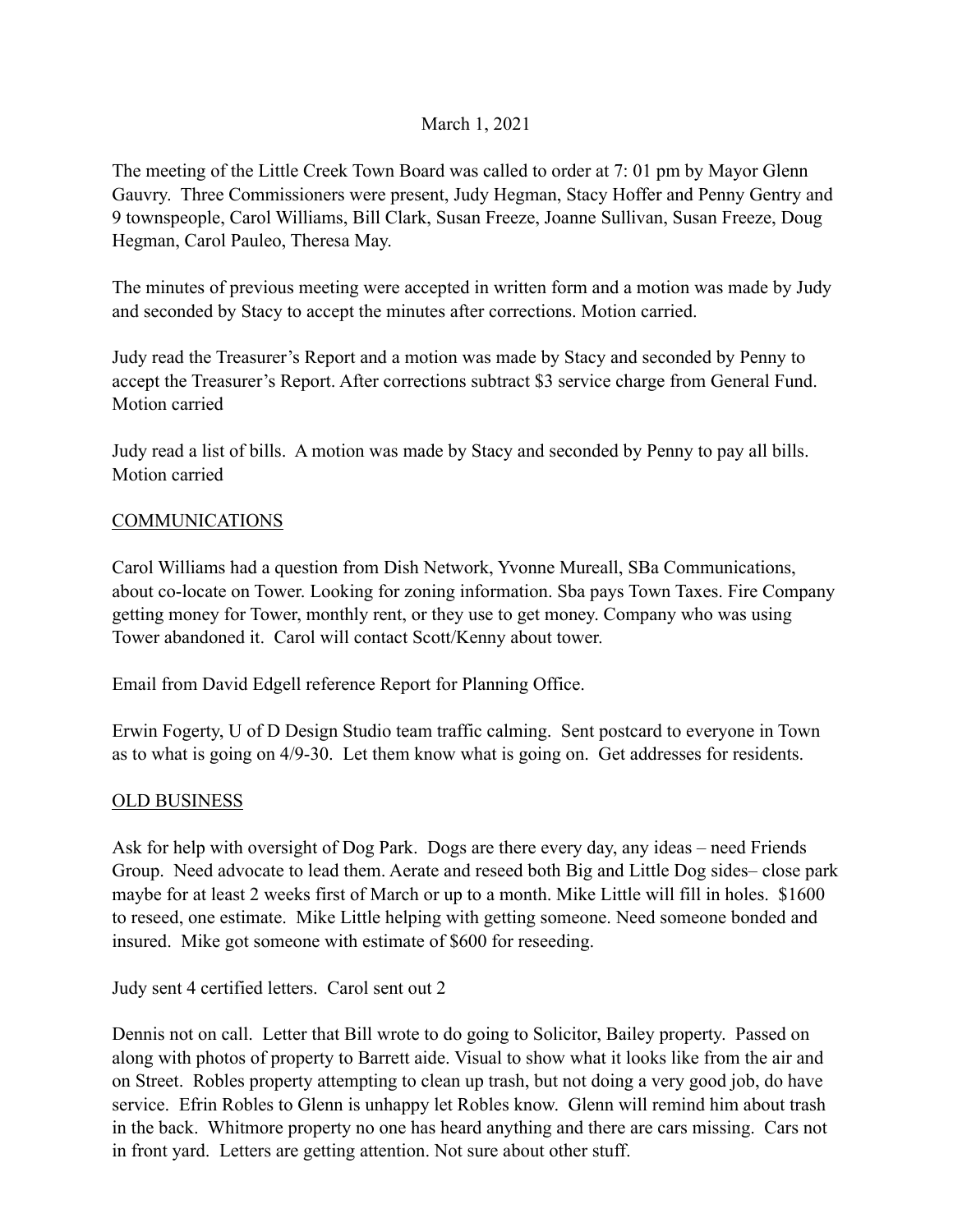Judy can Jayne certified letter about back taxes. Owes for 2 or 3 years. Copy Kyle Dunkle no Town is sending bill. May 26 & 27 dates for trial. Glenn asked Kyle about 6 month period in ordinance. Checking on procedural issues redid Ordinance in October and 6 months would count. Already sent through discovery and looking into what can be done seen nothing has been done in 6 months and back taxes may help. Over 4 years. Taxes are \$63/year with interest up to \$400

Stacy has ordinances. Some parts are .pdf difficult to read. Land use change – October change. Section 14 needs work. Land Development Ordinances is the area where we need thing to be added. Searchable needed and have linked table of contents, FEMA flood Plain move to Land Use. Some wording is inconsistent. Need to make ordinances consistent. Keep changes in red and can let people know what we are changing. This is a mostly a non-searchable document. This is something that will be helpful to Dennis and anyone else who is looking for something in the ordinances. Land Use ordinance is mostly searchable. 2 things to be inserted, Definitions and Table. What Stacy is doing is not contradiction with what U of D is doing. They were reviewing the ordinances and found a number of areas that needed clarification and some inconsistencies.

Making a change to the section for our economic zone. Meeting with Jennifer, U of D team, last week and this Friday. Taking all the work that had been done with Joe property and pattern book that was put together building in language into ordinances to show people what colors, styles, etc to use. Jennifer is trying to see how other Town's have handled aesthetic type issues and found no code throughout the country, even in the Town of Lewes, where they dictated how they wanted things to look. Trying to get if to go along with the pattern book and the Comprehensive Plan. Joe is support of this and she is working on building in language for the east side of what street across from Cavaliers which is not developable but can be used for temporary use, and temporary use will be according to what is going on the West Side, the micro retail, produce stand, Farmer's Market, putting in language to tighten up issues with what we want as a town. Looking at DelDOT issues, people pulling out into the street from either side, developing language for people using the temporary space and working with DelDOT to get language. Working on Cavaliers property, which Joe would like to buy. If he, cannot make sure how property is developed to dovetail into what is being done on the east side of the street and what Joe is doing with his property. Similar type of theme, similar type of structure, similar type of concern having to do with water, electric, flood plain ordinance compliance. Making sure make sure that people who buy Cavaliers know what the Town wants going along the riverfront. Ultimate riverfront that is walk able to make like Milford so whoever buys that property submit plans on how to address waterfront area. Master Plan addresses trails that go through Town there will be a trailhead by River and a trailhead by Stone Tavern and a trailhead by the Dog Park, and the owner would have to be mindful of the fact that their property could be used as a beginning point an end point and a traverse in terms of trails that could be used by bikers and pedestrians through the area. This is a lot of work and she is trying to do is to protect what we have with what we ultimately want, gives tools to the buyer and for Carol to be able to issue permits, there would be no gray area and buyers would know they have to be in compliance and what would need to be done. Would not interfere with what Stacy is doing, not addressing Stacy's point but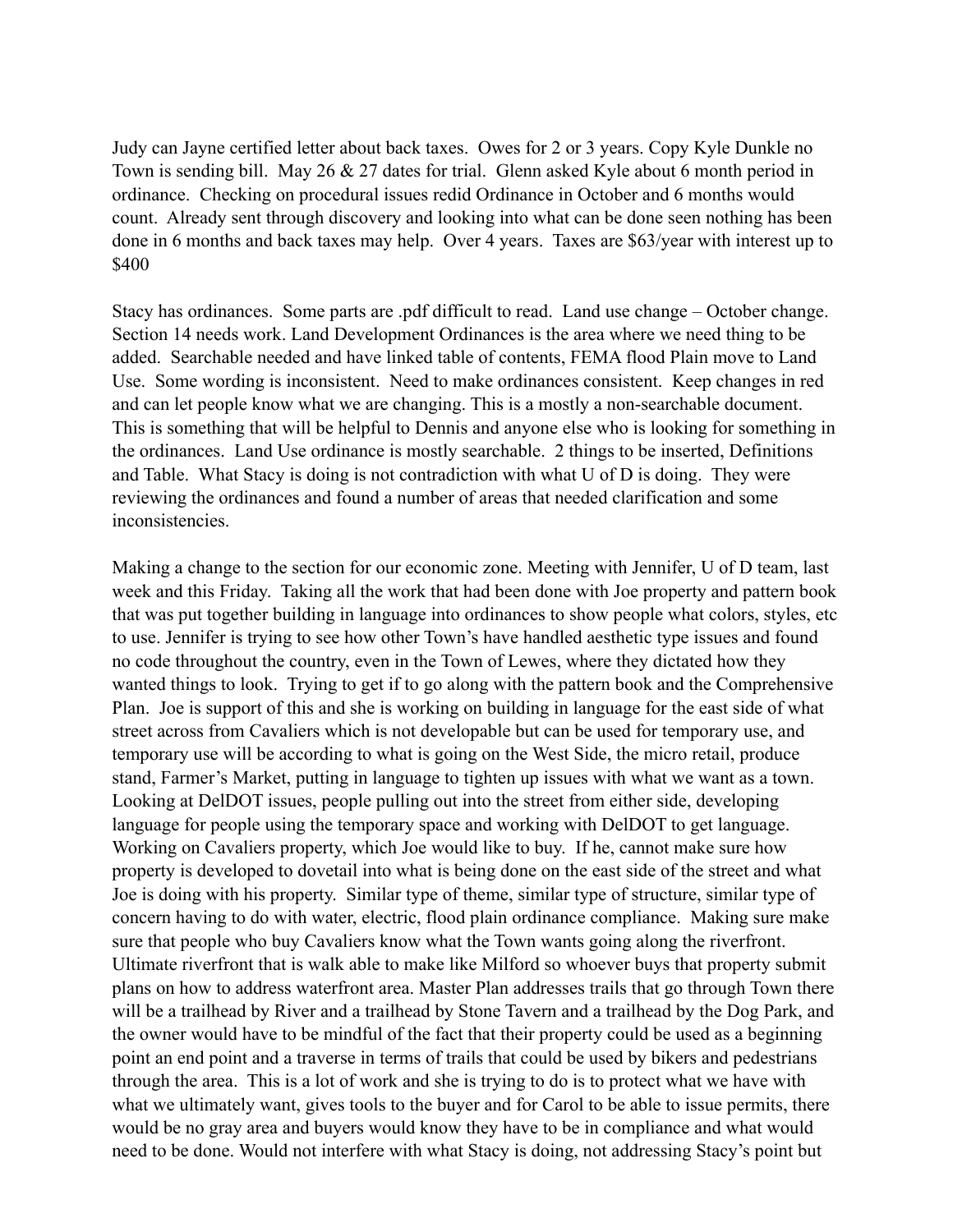in the future could take what Stacy has down and what they are doing and merge into 1 document. Showed Glenn what she has been working on it quite a bit of work. Bill noticed that for the amendment for nonconforming use has been changed from 12 months to 6 months, not sure who did it, but it is changed. Date on the ordinance is wrong need to correct date, October 2020. Let Stacy know what to change and where, needs to change two things. Glenn forwarded changes to Jennifer and Stacy will forward to Jennifer with links.

Dog Park – nothing more than seeding. Close down when get ready to seed and Mike to fill holes maybe 2 weeks. Glenn put on website need to correct dates. Doug has relayed to people that Park will be closed for maintenance. Need to reach out people who are going there that we need help. Keep thanking and giving donations but not volunteering to help. Glenn is constantly asking for money or help. Doug is getting tired, always doing work. Get Doug to ask for help from regulars or if any ideas. Some people offer suggestions but no help. Everyone enjoys the Park, but no one interested in helping. Put up sign to develop Friends Group of people who would be interested in maintaining it and need leader. Put someone's number down for people to call for group. Other towns have a Friends Groups. The original group fell apart have some names not sure if they are coming to park. Friends Group needs someone to lead; they will do the work and keep things moving. Maybe go to SPCA if anything they could take advantage of Dog Park, benefit them and help with the Dog Park, ask them for help. They have small facility see if there is so something they/town could do with park could use in some way to benefit them and maybe their volunteers could help with the oversight maybe form a partnership. Susan Freeze will talk to them and tell them they could do events there. Form partnership with them take care of things for Town and can use Park for their events

Susan talked to Sherriff. Sale and Auction nothing in writing. They referred her to County, told her County should have something. She called County 10 times has not spoke with anyone yet. As soon as they open will go there and speak with someone. Letter to Solicitor about Bailey property and start leaning on that direction. Lawyer should know procedure on how to address Bailey property. Give insight as to how to handle others. Have until day of auction to pay back fines, etc, attorney should know procedure on what to do.

Glenn reached out to Alan Angel, but so far always seems to be a process that needs to be navigated. Everyone wants money. Moving forward Carson has bigger things. Jockey for position then they have to prioritize. Don't want to go to Carson for small things when we need him for bigger things. Town can take care of the small things. Last time reached out to County for basket ball court in grant process to go through to get money. Ed Strouse will be there for a Board meeting and if someone can give him what the Town is looking for he may be able to find out something. Susan give Ed info for Sheriffs sale and grant for Parks and Ed will look into grant for Basketball Court. If Parks people could put in new basketball stuff it would be nice.

Joe Petrolius not available. All permits finished. Will start stocking within next 2 weeks, not sure of opening date. Good to go with State/County. Working with U of D CRD Team, pattern booklet is a go micro retail stores being built. Pitch of roof, wanted in keeping with Town architecture, the roofs are removable. Keep the pitch wanted.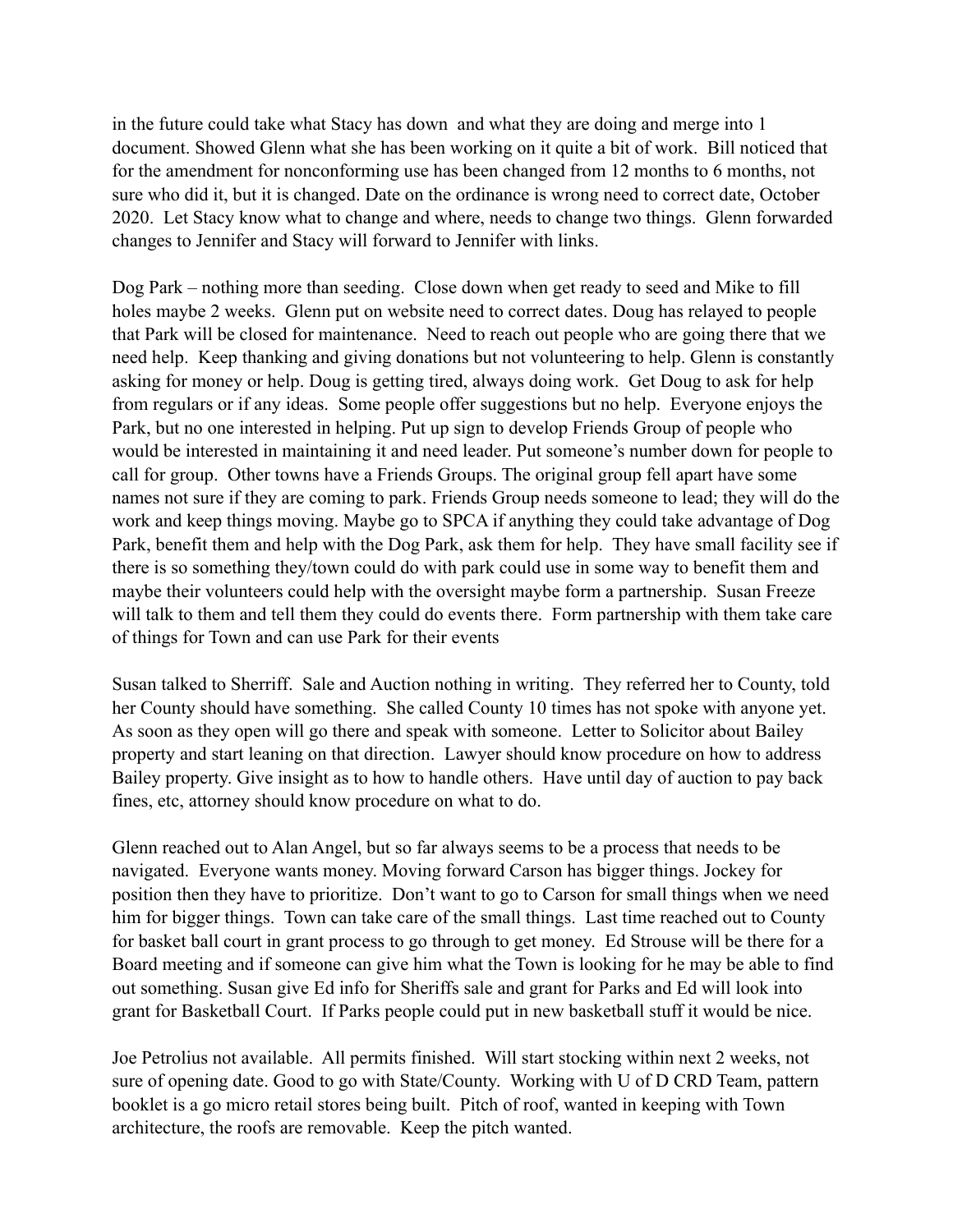Scott – Burn for Cavaliers will be March 13.

Tow Yard – Court date May 5/26-27.

Rental fees – nothing more done. Needs to be done. Need them to give their money. Owe for last year and this year and fines for failure to pay. Stacy will write letter and send out letters what is due for fees and include fines. Wrote form letters 2 gave responses. Get fee within 30 days and if not fine will be added to taxes. Hard deadline need to pay. Will turn over to collection agency, Town will lose money, but turn deadbeats over to them and let them handle. Those that are not rentals will respond pretty quickly. Public health issue due to trash. Send out letter stating they owed \$250 plus \$500 due within 30 days, last years and this year, will be turning over to collections/attorney and fees we incurred with collections and legally will be added. State will be turned over to collections or attorney. Rent they are charging the Town fee is approximately \$40/month to cover rental fee. Money working a lot, but they charge \$1000/ month. Send regular mail. Send letters to Stacy no change from previous mailings. Judy will get Stacy a list.

Website – pattern booklet uploaded.

Traffic calming measures 4/9-30 are on website. Meeting with DelDOT and U of D on 2/26 at Little Creek Grill and walked Town, quite impressive what they are going to do about \$25,000 grant for pop-ups. DelDOT putting in time for free. Looking at different things they will help slow traffic down in Town, part of a test, and as a result of the test will ultimately decided what we put in money for to install in permanent manner. Temporary 2 crosswalks, one at Deli and 1 and Cavaliers, 1 as Post Office, 2 bump-outs, painting over lines with different colors (gray). Clay work on measuring traffic flow. Little Creek Traffic Engineer. Has 2000 cars/day, majority speeding, data tracking through demo. See if notices a difference.

Air Quality issue meeting on 2/25 with DNREC, DelDOT and U of D team on issues vehicular and air planes, maritime traffic contribute particulates included a number of issues. DNREC independent person Russell Zurbow from PA. DNREC reached out them he contacted Glenn and put monitors through Town. Need 8 additional people and need someone at north end of Town. Monitors are not big. Need internet access to allow data to go to data collection point. Makes no difference if 3 people in a row have monitor, can measure air flow. Come in at the end of March to put in. Almost own air monitor, constantly collecting data. His website is Cleanair.org. Glenn will look into some on back street to volunteer. Stacy will do. Will not monitor for toxicity ag/ mosquito/ spraying. Particulate matter size does matter. After traffic calmed particulates will increase when below 50 mph vehicles do not perform as well and produce more airborne particulate matter. Would rather address speeding, which could kill someone over the particulates. Remove those that should not be going through Town. DelDOT sent through codes can remove 4 axle vehicles from coming through Town. Local traffic, what is it? Helping because New Castle is ticked off about this too so will able to piggy back off of them.

Storm water- digital review and saw problems. Duffield did study to determine how much it would coast to do study \$49,000. Have money Rep. Carson will give money, to U of D give